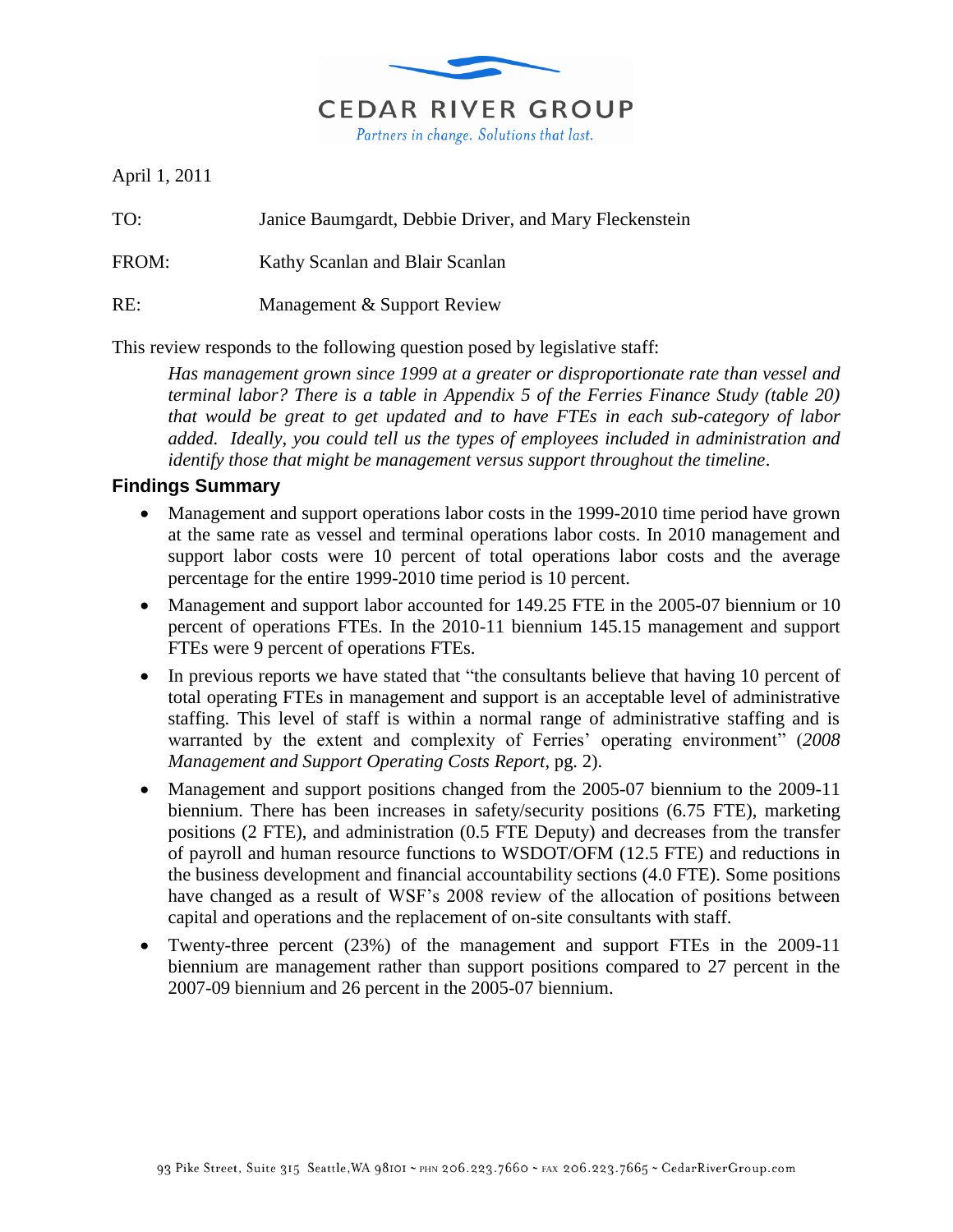## **Operations Management & Support Labor Costs and FTEs**

To compare operations management and support labor costs with terminal and vessel labor costs the consultants: 1) updated Table 2 in the *JTC's Ferry Financing Study 2008*  Management and Support Operating Costs Report<sup>1</sup>; and 2) analyzed 1999-2010 farebox recovery statements.

In both analyses management and support labor costs and FTEs retain essentially the same relationship over time with terminal and vessel operations labor costs.

- *Update 2008 JTC Management and Support Operating Costs Report:* As shown in Table 1 below, management and support FTEs and labor costs are 9 percent of total labor costs and FTEs in FY 2010 and were 10 percent in the 2005-07 and 2009-11 biennia.
- *Farebox recovery statements.* WSF's farebox recovery statements distinguish management and support labor, direct vessel operating labor, and direct terminal operating labor.<sup>2</sup> As shown in Table 2 below, management and support labor costs range from 8 to 11 percent of the total of management and support, vessel operating, and terminal operating labor from 1999 through 2010. The average over this time period is 10 percent and the 2010 management and support costs are at 10 percent.

 $\overline{a}$ 

<sup>1</sup> In doing the 2008 report we found some problems with the data WSF had provided for Table 20 in the 2006 report referenced in the question. We therefore elected to update the 2008 report table.

<sup>&</sup>lt;sup>2</sup> The farebox recovery statements also include direct maintenance costs, which include some labor costs. The statements do not separate out these labor costs so we did not include them. This accounts for the difference in FY 2010 percentages in the two (2) analyses.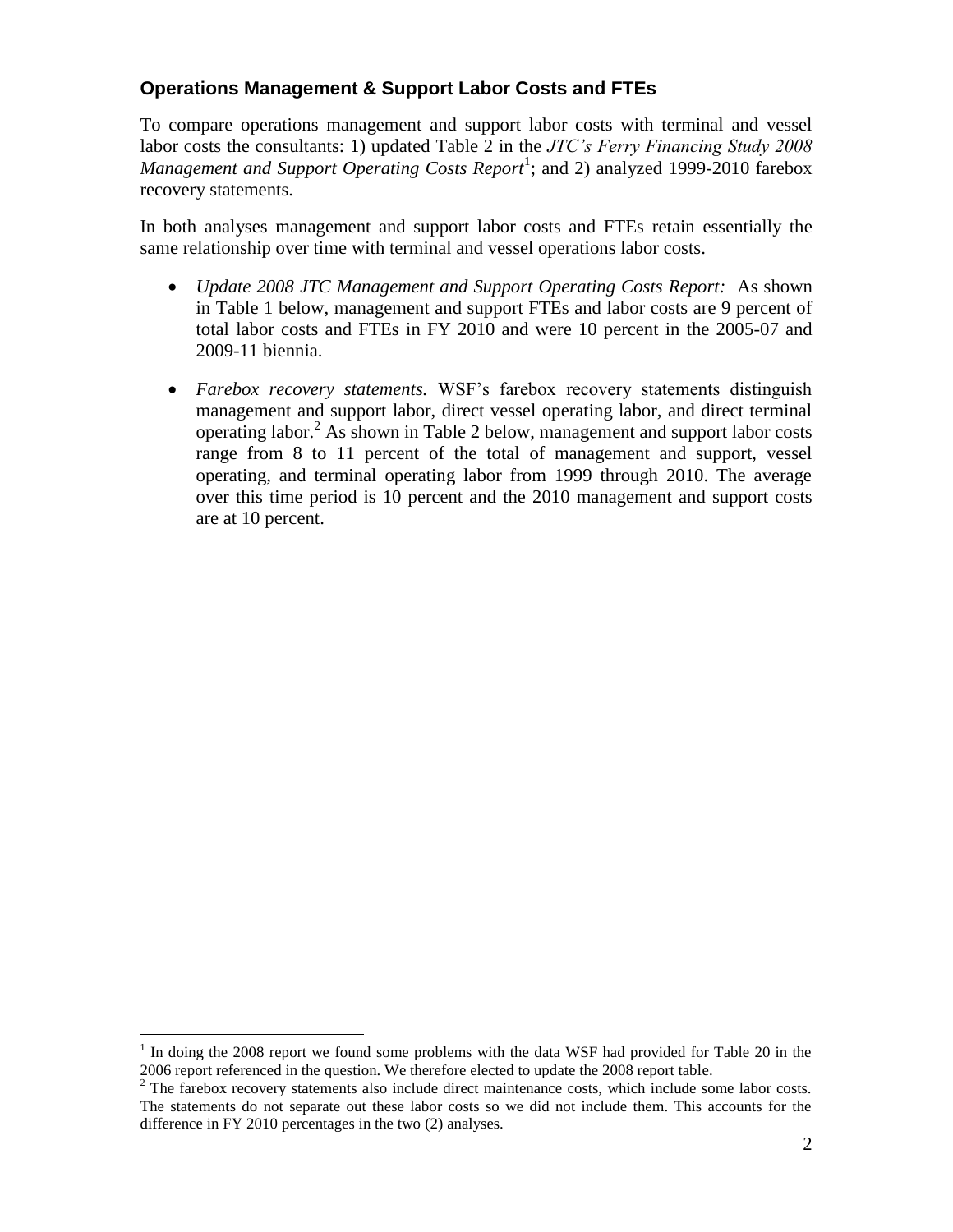| Table 1: Operating Budget Management & Support Staff/Total Operating Budget Staff Table Update |                                  |                  |           |        |                                                      |            |                       |                  |         |                  |                       |                          |                     |
|------------------------------------------------------------------------------------------------|----------------------------------|------------------|-----------|--------|------------------------------------------------------|------------|-----------------------|------------------|---------|------------------|-----------------------|--------------------------|---------------------|
|                                                                                                |                                  | 2005-07 Biennium |           |        |                                                      |            |                       | 2007-09 Biennium |         | 2009-11 Biennium |                       |                          |                     |
|                                                                                                | (\$ millions)                    |                  |           |        |                                                      |            |                       | (\$ millions)    |         | $($$ millions)   |                       |                          |                     |
|                                                                                                | <b>Budget</b><br>Sub-<br>Program | FTE**            | %<br>FTE. | Labor* | $\frac{9}{6}$<br>Labor<br>$\mathbf{\hat{s}}^{\star}$ | <b>FTE</b> | $\frac{9}{6}$<br>FTE* | S<br>Labor       | % Labor | <b>FTE</b>       | $\frac{9}{6}$<br>FTE. | \$ Labor<br><b>FY 10</b> | % Labor<br>\$FY 10* |
| Operations Management and Support                                                              | X3                               | 61.00            | 4%        | 8.7    | 4%                                                   | 65.00      | 4%                    | 9.8              | 4%      | 70.55            | 5%                    | 5.4                      | 4%                  |
| Maintenance Management and Support                                                             | X7                               | 28.00            | 2%        | 5.3    | 2%                                                   | 28.00      | 2%                    | 6.1              | 2%      | 24.00            | 2%                    | 2.8                      | 2%                  |
| Finance and Administration                                                                     | X8                               | 33.00            | 2%        | 4.2    | 2%                                                   | 33.00      | 2%                    | 5.4              | 2%      | 34.85            | 2%                    | 3.3                      | 3%                  |
| Executive Management*                                                                          | X9                               | 27.25            | 2%        | 4.2    | 2%                                                   | 22.75      | 1%                    | 3.4              | $1\%$   | 15.75            | 1%                    | 0.7                      | $1\%$               |
| <b>Sub-total Management &amp; Support</b>                                                      | X3,7,8,9                         | 149.25           | 10%       | 22.4   | 10%                                                  | 148.75     | 10%                   | 24.7             | 9%      | 145.15           | 9%                    | 12.2                     | 9%                  |
| Vessel & Terminal Maintenance & Operations                                                     | X1,2,4,6                         | 1,396.66         | 90%       | 208.3  | 90%                                                  | 1402.56    | 90%                   | 236.7            | 91%     | 1393.77          | 91%                   | 118.4                    | 91%                 |
| <b>Total</b>                                                                                   | $X1-X9$                          | 1,545.91         |           | 230.7  |                                                      | 1,551.31   | 100%                  | 261.4            | 100%    | 1,538.92         | $100\%$               | 130.6                    | 100%                |

\*Update of table in 2008 JTC Ferry Financing Management and Support Operating Costs Report.

|          | <b>Table 2: Farebox Recovery Statements Labor Costs</b> |     |      |     |      |     |      |     |      |     |      |     |      |     |      |     |       |     |       |     |       |     |       |            |
|----------|---------------------------------------------------------|-----|------|-----|------|-----|------|-----|------|-----|------|-----|------|-----|------|-----|-------|-----|-------|-----|-------|-----|-------|------------|
|          | (\$ millions)                                           |     |      |     |      |     |      |     |      |     |      |     |      |     |      |     |       |     |       |     |       |     |       |            |
|          | 99\$                                                    | %   | 00\$ | %   | 01\$ | %   | 02\$ | %   | 03\$ | %   | 04\$ | %   | 05\$ | %   | 06\$ | %   | 07\$  | %   | 08\$  | %   | 09\$  | %   | 10\$  | %          |
| Vessel   | 58.2                                                    | 73% | 62.7 | 73% | 65.2 | 73% | 66.9 | 72% | 66.7 | 72% | 64.3 | 72% | 64.7 | 71% | 67.8 | 70% | 76.8  | 71% | 81.6  | 70% | 81.7  | 71% | 83.8  | <b>71%</b> |
| Terminal | 14.5                                                    | 18% | 16.0 | 19% | 16.1 | 18% | 16.9 | 18% | 16.6 | 18% | 16.7 | 19% | 17.0 | 19% | 18.0 | 19% | 19.6  | 18% | 21.6  | 19% | 21.6  | 19% | 21.8  | 19%        |
| M&S      | 6.9                                                     | 9%  | 6.9  | 8%  | 8.1  | 9%  | 8.8  | 10% | -9.4 | 10% | 8.9  | 10% | 9.7  | 11% | 10.7 | 11% | 11.1  | 10% | 12.6  | 11% | 11.7  | 10% | 12.0  | 10%        |
| Total    | 79.6                                                    |     | 85.0 |     | 89.3 |     | 92.7 |     | 92.7 |     | 89.9 |     | 91.4 |     | 96.4 |     | 107.5 |     | 115.8 |     | 115.0 |     | 117.6 |            |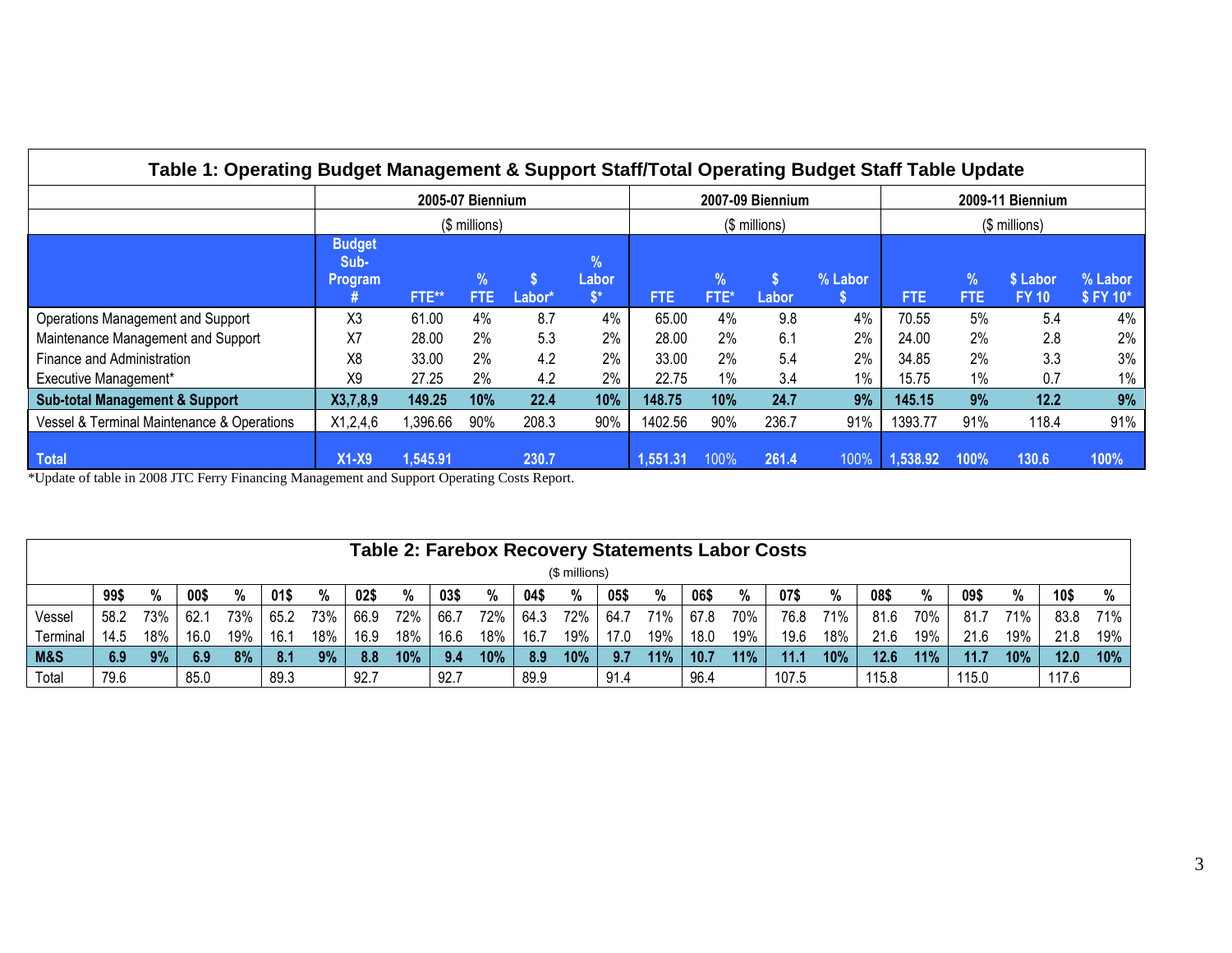### **Change in Management and Support Positions**

Table 5 below provides a complete list of management and support positions in the 2005-07, 2007-09, and 2009-11 biennia.

Table 3 below provides a summary of the change in positions. The increase in Operations Management and Support positions, primarily from the addition of FTEs for safety and security and marketing, is offset by decreases resulting from the transfer of payroll and human resource functions to WSDOT and reductions in business development and financial accountability sections. Some of the change in positions is also attributable to WSF's 2008 review of the allocation of positions between capital and operations and the creation of staff positions to replace on-site consultants.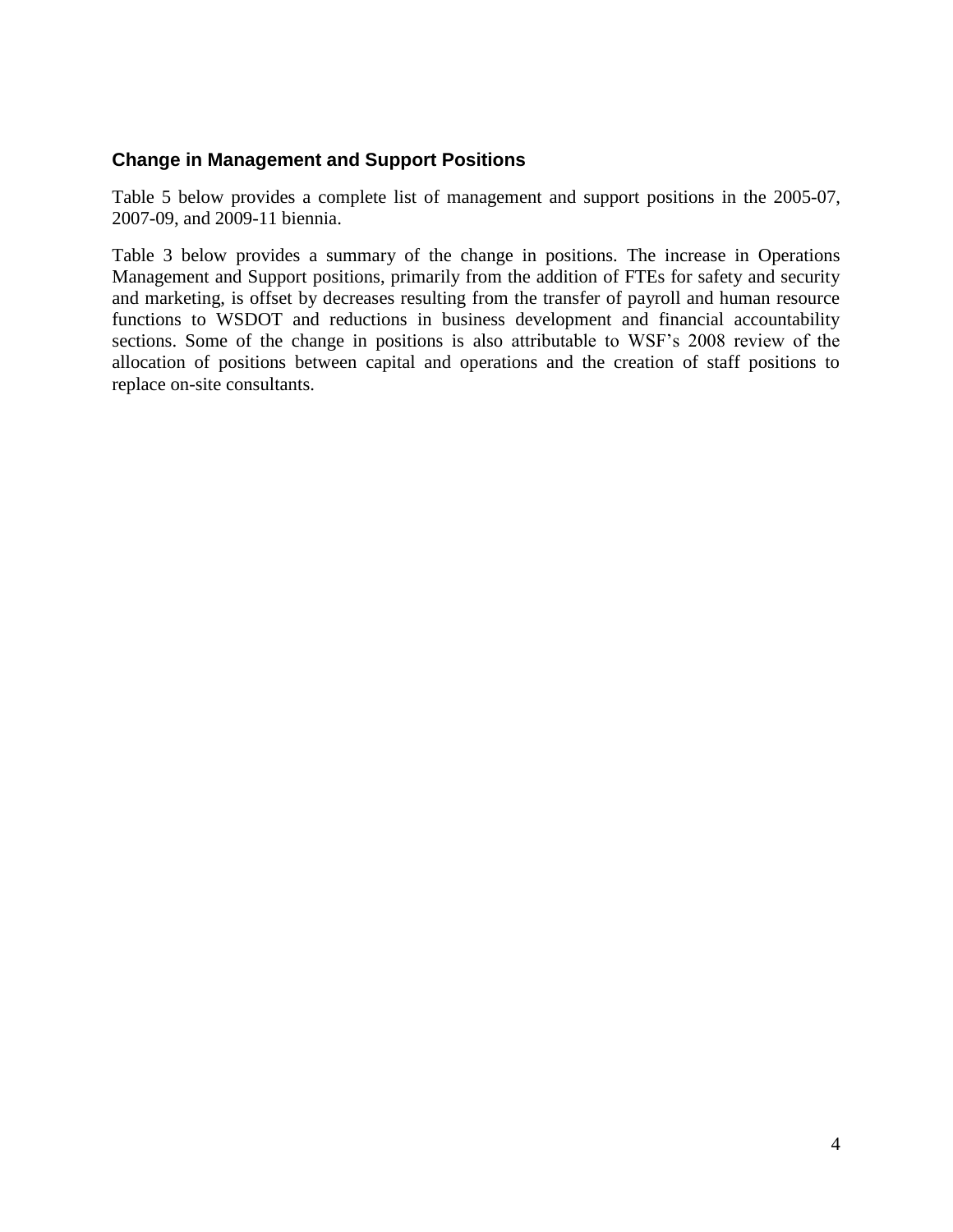|                                                          |                |                         |                | Change          |                                                       |
|----------------------------------------------------------|----------------|-------------------------|----------------|-----------------|-------------------------------------------------------|
|                                                          | 2005-          | 2007-                   | 2009-          | 05-07<br>to 09- |                                                       |
|                                                          | 07             | 09                      | 11             | 11              | <b>Notes</b>                                          |
|                                                          | <b>FTEs</b>    | <b>FTEs</b>             | <b>FTEs</b>    | <b>FTEs</b>     |                                                       |
| <b>MANAGEMENT &amp; SUPPORT TOTAL</b>                    | 149.25         | 148.75                  | 145.15         | $-4.1$          |                                                       |
| X3 OPERATIONS MANAGEMENT & SUPPORT SUB-TOTAL             | 61.00          | 65.00                   | 70.55          | 9.55            |                                                       |
| DEPUTY SUPERINTENDENT                                    |                | $\overline{2}$          | 0.5            | 0.5             | Add 2nd Deputy                                        |
| OPERATIONS MANAGEMENT AND SUPPORT                        | 31             | 30                      | 31             | $\mathbf 0$     |                                                       |
| SAFETY AND SECURITY                                      | 13             | 17                      | 19.75          | 6.75            | New security functions                                |
| COMMUNICATIONS                                           | 17             | 16                      | 19.3           | 2.3             | 2.0 FTE marketing                                     |
| <b>Subtotal X 7 MAINTENANCE MANAGEMENT &amp; SUPPORT</b> | 28.00          | 28.00                   | 24.00          | $-4.00$         |                                                       |
| <b>DIRECTOR</b>                                          | $\overline{2}$ | $\overline{c}$          | 2              | 0               |                                                       |
| <b>VESSEL MAINT PRESERVATION</b>                         | 1              | 1                       | $\overline{2}$ | $\mathbf{1}$    | $\mathsf{R}$                                          |
| TERMINAL CONSTRUCTION ENGINEER                           | 3              | 3                       | 3              | $\mathbf 0$     |                                                       |
| <b>MATERIALS PURCHASING</b>                              | 8              | 8                       | $\overline{2}$ | $-6$            | Transfer to X8                                        |
| PORT ENGINEERS                                           | 4              | $\overline{\mathbf{4}}$ | 5              |                 | Reallocation capital & operations                     |
| EAGLE HARBOR MAINTENANCE FACILITY                        | 3              | 3                       | 3              | 0               |                                                       |
| <b>WSF WAREHOUSE</b>                                     | 7              | $\overline{7}$          | $\overline{7}$ | 0               |                                                       |
| <b>X8 FINANCE AND ADMINISTRATION</b>                     | 33.00          | 33.00                   | 34.85          | 1.85            |                                                       |
| <b>PLANNING</b>                                          | 4              | 4                       | 4              | $\mathbf 0$     |                                                       |
| <b>BUDGET/PROGRAM MANAGEMENT</b>                         | 3              | 3                       | 3.5            | 0.5             | Reallocation capital & operations                     |
| CONTRACTS AND LEGAL SERVICES                             | $\overline{2}$ | $\overline{c}$          | 1.4            | $-0.6$          | Reallocation capital & operations                     |
| DIRECTOR OF FINANCE                                      |                | $\mathbf{1}$            | 1              | $\mathbf 0$     |                                                       |
| <b>ACCOUNTING</b>                                        | 15             | 15                      | 17.15          | 2.15            | Transfer 1 FTE from payroll & .85 from admin services |
| <b>BUSINESS DEVELOPMENT</b>                              | 1              | 1                       | 0              | $-1$            | Eliminate position                                    |
| FINANCIAL ACCOUNTABILITY                                 | 3              | 3                       | 0              | $-3$            | Eliminate section                                     |
| ADMINISTRATIVE SERVICES                                  | 4              | 4                       | 0              | $-4$            | Consolidate section into accounting                   |
| <b>MATERIALS PURCHASING</b>                              | 0              | 0                       | 7.8            | 7.8             | Move from X7                                          |
| <b>X9 EXECUTIVE MANAGEMENT</b>                           | 27.25          | 22.75                   | 15.75          | $-11.5$         |                                                       |
| <b>EXECUTIVE DIRECTOR</b>                                | 3.25           | 3.25                    | 4.25           | $\mathbf{1}$    | Add 1 FTE OEO position - report to WSDOT              |
| 366010 HUMAN RESOURCES DIRECTOR                          | 3              | 2.5                     | 5.75           | 2.75            | Transfer to Human Resources to WSDOT                  |
| 366030 HUMAN RESOURCES SERVICES                          | 3              | 3                       | 2.25           | $-0.75$         | Transfer to Human Resources to WSDOT                  |
| 366040 RISK MANAGEMENT                                   | 3              | 3                       | 1.5            | $-1.5$          | Transfer to Human Resources to WSDOT                  |
| 366020 LABOR RELATIONS                                   | 4              | $\overline{4}$          | $\overline{2}$ | $-2$            | Transfer Labor Relations to OFM                       |
| 366330 TRAINING                                          | 5              |                         | 0              | -5              | Transfer to Human Resources to WSDOT                  |
| 366210 PAYROLL                                           | 6              | 6                       | $\Omega$       | $-6$            | Transfer Payroll to WSDOT                             |

# **Table 3. Change in Management & Support Positions**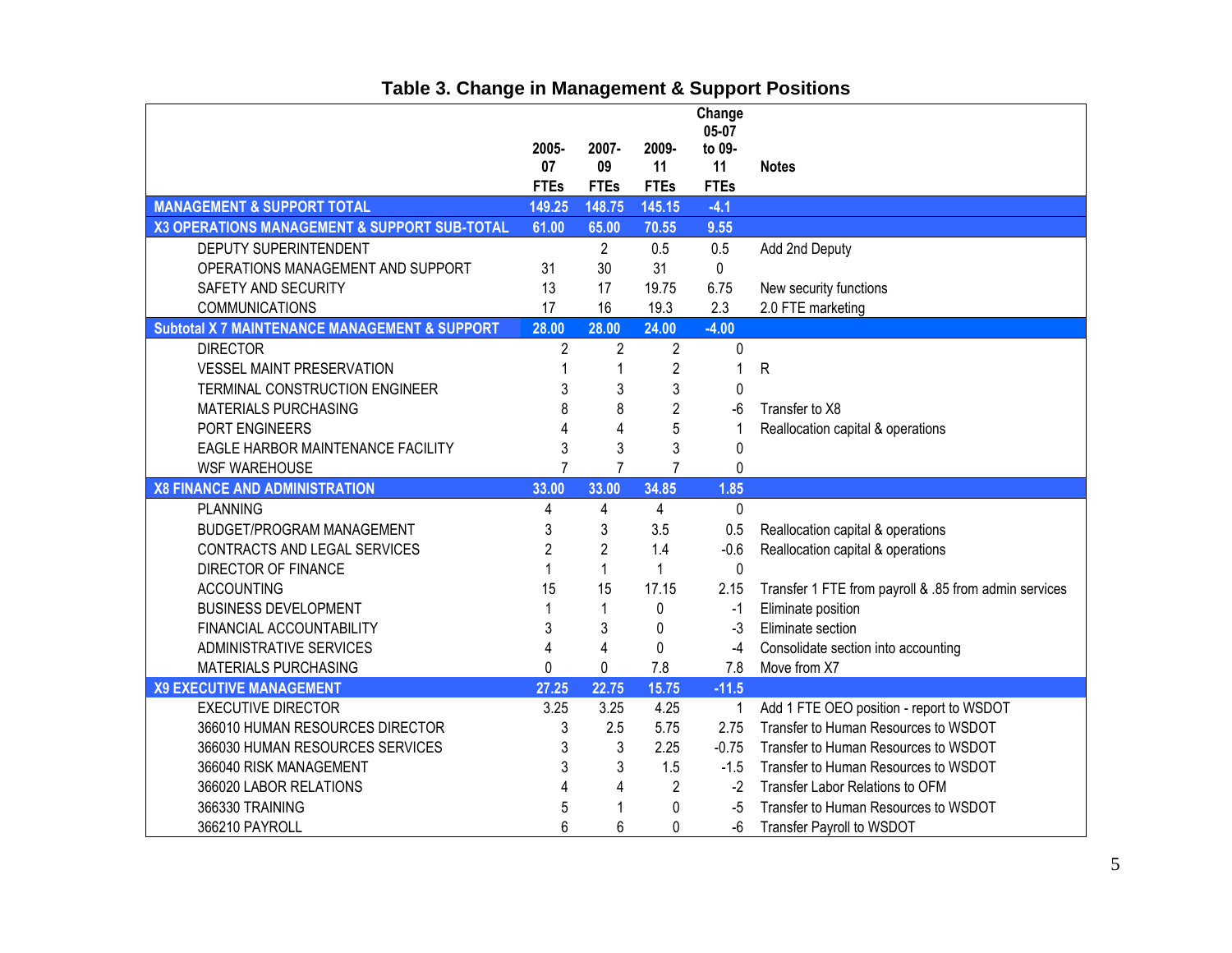## **Management Positions**

As shown in the table below, 23 percent of the management and support FTEs in the 2009-11 biennium are management positions, defined as those in the W  $\&$  E series compared to 27 percent in the 2007-09 biennium and 26 percent in the 2005-07 biennium. Management positions are marked in yellow in Table 5.

| Table 4. Management FTEs                        |                |             |                                       |             |                                                       |             |                                                    |  |  |  |
|-------------------------------------------------|----------------|-------------|---------------------------------------|-------------|-------------------------------------------------------|-------------|----------------------------------------------------|--|--|--|
|                                                 |                | 2005-07     |                                       | 2007-09     | 2009-11                                               |             |                                                    |  |  |  |
| <b>Management Positions (W &amp; E series)</b>  |                | <b>FTEs</b> | % Management &<br><b>Support FTEs</b> | <b>FTEs</b> | $\%$<br><b>Management</b><br>& Support<br><b>FTEs</b> | <b>FTEs</b> | %<br><b>Management</b><br>& Support<br><b>FTEs</b> |  |  |  |
| Operations Management and Support               | X <sub>3</sub> | 15.00       |                                       | 17.00       |                                                       | 17.95       |                                                    |  |  |  |
| Maintenance Management and Support              | X7             | 7.00        |                                       | 7.00        |                                                       | 7.00        |                                                    |  |  |  |
| Finance and Administration                      | X <sub>8</sub> | 10.00       |                                       | 10.00       |                                                       | 5.10        |                                                    |  |  |  |
| Executive Management*                           | X9             | 7.25        |                                       | 6.25        |                                                       | 3.00        |                                                    |  |  |  |
| <b>Sub-total Management</b>                     | X3,7,8,9       | 39.25       | 26%                                   | 40.25       | <b>27%</b>                                            | 33.05       | 23%                                                |  |  |  |
| <b>Total Management &amp; Support Positions</b> |                | 149.25      |                                       | 148.75      |                                                       | 145.15      |                                                    |  |  |  |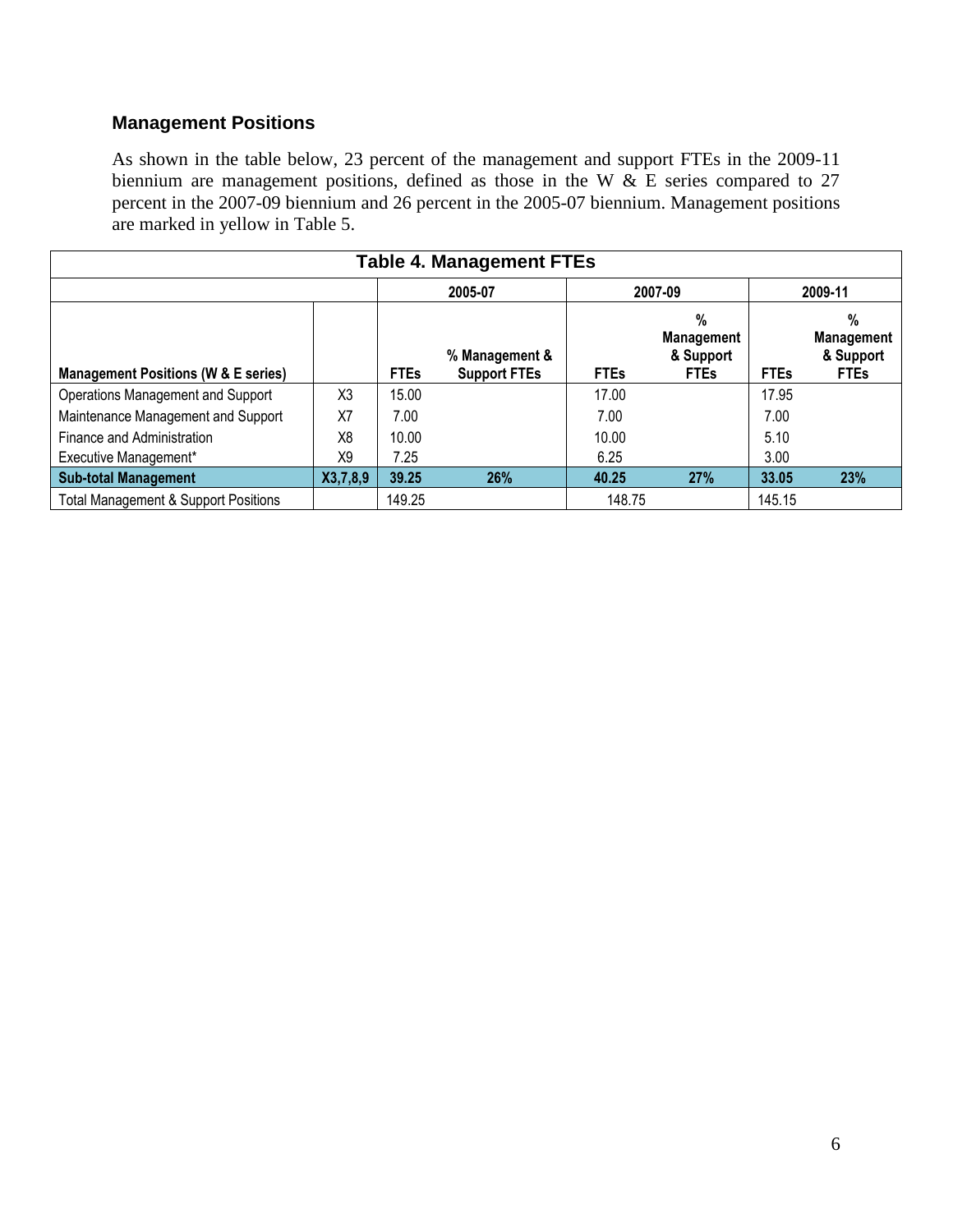|              |                                                |             |             |             | Change  |              |
|--------------|------------------------------------------------|-------------|-------------|-------------|---------|--------------|
|              |                                                |             |             |             | 05-07   |              |
|              |                                                | 2005-       | 2007-       | 2009-       | to 09-  |              |
| <b>Mgmt</b>  |                                                | 07          | 09          | 11          | 11      | <b>Notes</b> |
|              |                                                | <b>FTEs</b> | <b>FTEs</b> | <b>FTEs</b> |         |              |
|              | <b>MANAGEMENT &amp; SUPPORT TOTAL</b>          | 149.25      | 148.75      | 145.15      | $-4.10$ |              |
|              | X3 OPERATIONS MANAGEMENT & SUPPORT SUB-TOTAL   | 61.00       | 65.00       | 70.55       | 9.55    |              |
| X3           | <b>DEPUTY SUPERINTENDENT</b>                   |             | 2.00        | 0.50        | 0.50    |              |
| <b>9E100</b> |                                                |             | 1.00        |             |         |              |
|              | Deputy Executive Director Chief of Staff       |             |             |             |         |              |
|              | <b>Communications Consultant 4</b>             |             | 1.00        |             |         |              |
| <b>9W060</b> | Deputy Asst. Supt for Construction & Operation |             |             | 0.50        |         |              |
| X3           | <b>OPERATIONS MANAGEMENT AND SUPPORT</b>       | 31.00       | 30.00       | 31.00       | 0.00    |              |
| 363010       | <b>DIRECTOR OF OPERATIONS - WSF</b>            | 3.00        | 3.00        | 4.00        | 1.00    |              |
| <b>9W036</b> | Director of Operations                         | 1.00        | 1.00        | 1.00        |         |              |
| 90112        | Admin. Assistant 5                             | 1.00        | 1.00        | 1.00        |         |              |
| <b>9W007</b> | Policy/Planning Program Manager                | 1.00        | 1.00        | 1.00        |         |              |
| 90820        | Prog Specialist 5 - Product Development        |             |             | 1.00        |         |              |
| 363020       | <b>OPERATIONS CENTER PORT CAPTAIN</b>          | 2.00        | 2.00        | 2.00        | 0.00    |              |
| <b>9E122</b> | Operations Center Port Captain                 | 1.00        | 1.00        | 1.00        |         |              |
| <b>9W037</b> | Crew Resource Manager                          | 1.00        | 1.00        | 1.00        |         |              |
| 363022       | <b>DISPATCH</b>                                | 6.00        | 6.00        | 7.00        | 1.00    |              |
| 90804        | HRC 3 Bid Administrator (2010 AO507)           | 1.00        | 1.00        |             |         |              |
| A0205        | Dispatch Coordinator Clerk - Deck              | 1.00        | 1.00        | 1.00        |         |              |
| A0204        | Dispatch Coordinator Clerk Engine Room         | 1.00        | 1.00        | 1.00        |         |              |
| A0206        | Dispatcher                                     | 1.00        | 1.00        | 1.00        |         |              |
|              |                                                |             |             |             |         |              |
| AO212        | Dispatcher                                     | 1.00        | 1.00        | 1.00        |         |              |
| AO209        | Dispatcher                                     | 1.00        | 1.00        | 1.00        |         |              |
| AO506        | Dispatcher                                     |             |             | 1.00        |         |              |
| AO507        | <b>Bid Administrator</b>                       |             |             | 1.00        |         |              |
| 363025       | <b>WATCH SUPERVISORS</b>                       | 7.00        | 6.00        | 5.00        | $-2.00$ |              |
| no#          | Marine Watch Manager                           | 1.00        |             |             |         |              |
| E9086        | Marine Ops Watch Sup.                          | 1.00        | 1.00        |             |         |              |
|              |                                                |             |             |             |         |              |
| E8901        | Marine Ops Watch Sup.                          | 1.00        | 1.00        | 1.00        |         |              |
| E9802        | Marine Ops Watch Sup.                          | 1.00        | 1.00        | 1.00        |         |              |
| E9805        | Marine Ops Watch Sup.                          | 1.00        | 1.00        | 1.00        |         |              |
| E9803        | Marine Ops Watch Sup.                          | 1.00        | 1.00        | 1.00        |         |              |
| E9804        | Marine Ops Watch Sup.                          | 1.00        | 1.00        | 1.00        |         |              |
| 363210       | <b>SENIOR PORT CAPTAIN</b>                     | 3.00        | 3.00        | 3.00        | 0.00    |              |
| <b>9E122</b> | Senior Port Captain                            | 1.00        | 1.00        | 1.00        |         |              |
| <b>9E122</b> | Port Captain North                             | 1.00        | 1.00        | 1.00        |         |              |
| <b>9E112</b> | Port Captain South                             | 1.00        | 1.00        | 1.00        |         |              |
| 363220       | <b>COMMUNICATION SYSTEMS</b>                   | 1.00        | 1.00        | 2.00        | 1.00    |              |
| 90225        | Senior Telecom Spec(Comm System Mgr)           | 1.00        | 1.00        | 1.00        |         |              |
| 90103        | Senior Telecom Spec                            |             | 1.00        | 1.00        |         |              |
| 363410       | <b>REGIONAL OPERATIONS MANAGEMENT</b>          | 6.00        | 6.00        | 4.00        | $-2.00$ |              |
| <b>9W035</b> | Regional Manager North (Senior Port Cap)       | 1.00        | 1.00        | 1.00        |         |              |
| 90810        | Comm. Consultant 4 (2010 Program Spec 6)       | 1.00        | 1.00        | 1.00        |         |              |
|              |                                                |             |             |             |         |              |

# **Table 5. Management & Support Positions**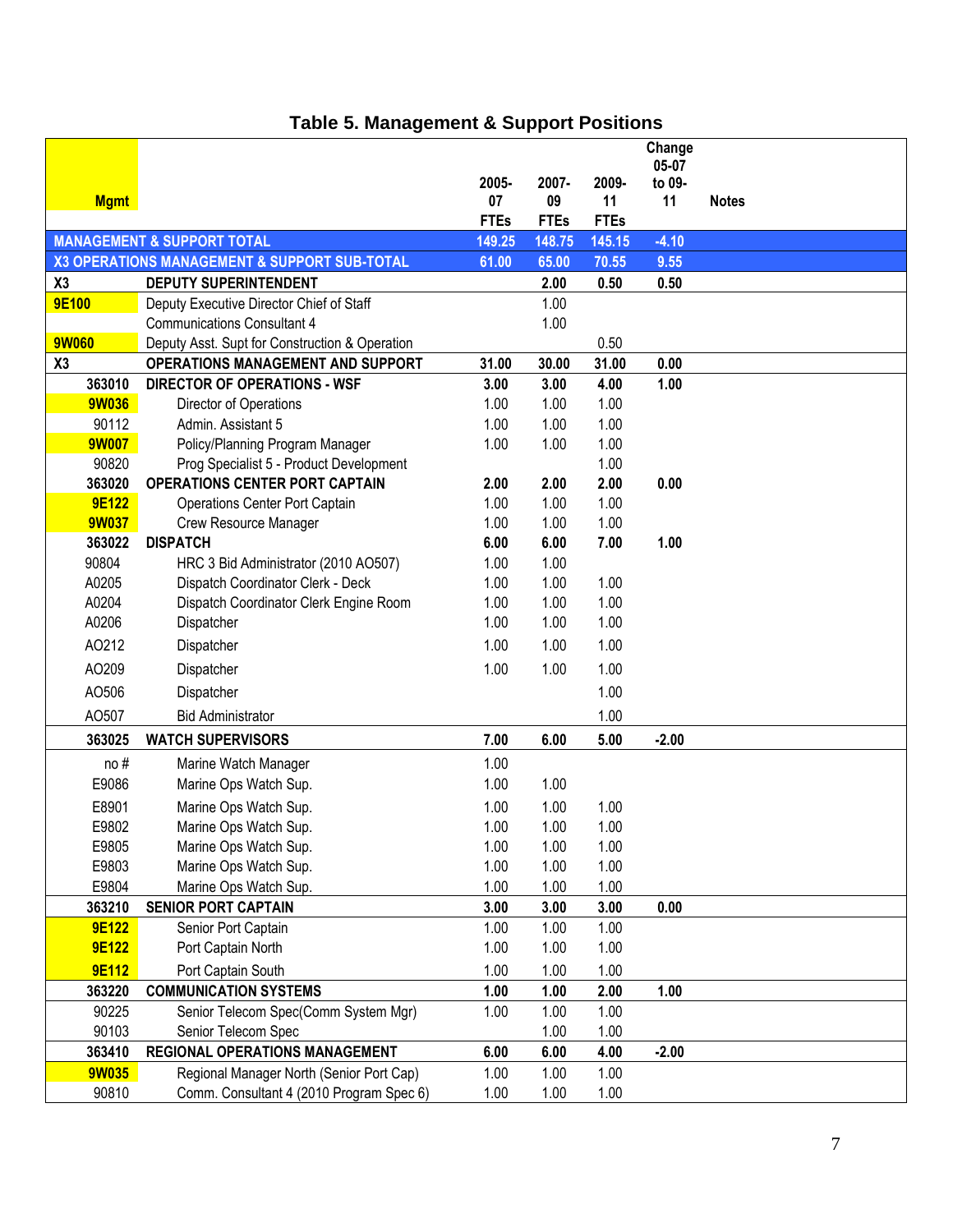|                        |                                                                           |              |              |              | Change |                                   |
|------------------------|---------------------------------------------------------------------------|--------------|--------------|--------------|--------|-----------------------------------|
|                        |                                                                           |              |              |              | 05-07  |                                   |
|                        |                                                                           | 2005-        | 2007-        | 2009-        | to 09- |                                   |
| <b>Mgmt</b>            |                                                                           | 07           | 09           | 11           | 11     | <b>Notes</b>                      |
|                        |                                                                           | <b>FTEs</b>  | <b>FTEs</b>  | <b>FTEs</b>  |        |                                   |
| no#                    | Admin Officer                                                             | 1.00         | 1.00         |              |        |                                   |
| AO203                  | <b>Staff Aide</b>                                                         | 1.00         | 1.00         | 1.00         |        |                                   |
| AO207<br><b>9W034</b>  | <b>Staff Aide</b>                                                         | 1.00         | 1.00         |              |        |                                   |
|                        | Regional Manager South (Senior Shoreside)<br><b>TERMINAL MANAGEMENT</b>   | 1.00         | 1.00         | 1.00<br>2.00 |        |                                   |
| 363420<br><b>9W009</b> |                                                                           | 2.00<br>1.00 | 2.00<br>1.00 | 1.00         | 0.00   |                                   |
| <b>9W008</b>           | <b>Terminal Manager North</b>                                             | 1.00         |              | 1.00         |        |                                   |
| 363430                 | <b>Terminal Manager South</b><br><b>OPERATIONS REVENUE CONTROL</b>        | 1.00         | 1.00<br>1.00 | 0.00         |        |                                   |
| no#                    |                                                                           | 1.00         |              |              |        |                                   |
|                        | Revenue Collection Project Employee                                       |              |              |              |        |                                   |
|                        | <b>Op Construction Project Management</b>                                 | 0.00         | 0.00         | 2.00         | 2.00   |                                   |
| P4103                  | Ops Design/Construction Project Manager                                   |              |              | 1.00         |        | project funding/former consultant |
| P5903                  | Ops Design/Construction Project Manager                                   |              |              | 1.00         |        | project funding/former consultant |
|                        | <b>SAFETY AND SECURITY</b>                                                |              |              |              |        |                                   |
| X3                     | <b>SAFETY SYSTEMS MANAGER</b>                                             | 13.00        | 17.00        | 19.75        | 6.75   |                                   |
| 363610<br><b>9W027</b> | Safety Systems Manager                                                    | 2.00<br>1.00 | 2.00<br>1.00 | 2.00<br>1.00 | 0.00   |                                   |
| A0350                  | Specialist                                                                | 1.00         | 1.00         | 1.00         |        | designated position               |
| 363620                 | <b>FLEET SAFETY</b>                                                       | 5.00         | 12.00        | 10.00        | 5.00   |                                   |
| <b>9W039</b>           |                                                                           |              | 1.00         | 1.00         |        |                                   |
| 90129                  | Training & Development Manager<br><b>Fleet Safety Training Specialist</b> |              | 1.00         | 1.00         |        |                                   |
| 90106                  | HR Consultant 3                                                           |              | 1.00         | 1.00         |        |                                   |
| AO210                  | <b>Staff Aide</b>                                                         |              | 1.00         | 1.00         |        |                                   |
| <b>9W057</b>           | Risk Mgmt Safety Systems Project Manager                                  |              |              | 1.00         |        | same as Safety Systems Mgr.       |
| 90128                  | Fleet Safety Coordinator                                                  | 1.00         | 1.00         | 1.00         |        |                                   |
| 90131                  | Industrial Hygienist 3                                                    | 1.00         | 1.00         | 1.00         |        |                                   |
| 90025                  | Safety Officer I                                                          | 1.00         | 1.00         | 1.00         |        |                                   |
| 90122                  | Safety Officer I                                                          | 1.00         | 1.00         | 1.00         |        |                                   |
| 90032                  | Safety Officer 1                                                          | 1.00         | 1.00         | 1.00         |        |                                   |
| 363630                 | <b>SECURITY AND EMERGENCY MNGT</b>                                        | 3.00         |              | 4.00         | 1.00   |                                   |
| <b>9W050</b>           | CSO Emergency Mgmt & Security Coord.                                      | 1.00         | 1.00         | 1.00         |        |                                   |
| 90049                  | <b>Fleet Security</b>                                                     | 1.00         | 1.00         | 1.00         |        |                                   |
| 90048                  | <b>Fleet Security</b>                                                     | 1.00         | 1.00         | 1.00         |        |                                   |
| 90819                  | Program Specialist 3 (Security Credential Officer)                        |              |              | 1.00         |        |                                   |
| 363640                 | <b>ENVIRONMENTAL MANAGEMENT</b>                                           | 0.00         | 0.00         | 0.75         | 0.75   |                                   |
| <b>9W024</b>           | Environmental Program Manager                                             |              |              | 0.75         |        |                                   |
| 363650                 | <b>DOCUMENT CONTROL</b>                                                   | 3.00         | 3.00         | 3.00         | 0.00   | Moved to communications           |
| 90276                  | Doc. Controls Records Management Sup.                                     | 1.00         | 1.00         | 1.00         |        |                                   |
| 90024                  | Comm. Consultant 2                                                        | 1.00         | 1.00         | 1.00         |        |                                   |
| A0501                  | <b>Word Processing Specialist</b>                                         | 1.00         | 1.00         | 1.00         |        |                                   |
| X3                     | <b>COMMUNICATIONS</b>                                                     | 17.00        | 16.00        | 19.30        | 2.30   |                                   |
| 363030                 | <b>CUSTOMER INFORMATION-WSF</b>                                           | 3.00         | 3.00         | 3.80         | 0.80   |                                   |
| <b>9W018</b>           | Senior Manager Customer & Comm Prog.                                      | 1.00         | 1.00         | 0.80         |        |                                   |
| A0404                  | Staff Aide                                                                | 1.00         | 1.00         | 1.00         |        |                                   |
| 90811                  | TPS 3 Customer Programs Manager                                           |              |              | 1.00         |        |                                   |
| 90812                  | Customer Services & Info Manager                                          | 1.00         | 1.00         | 1.00         |        |                                   |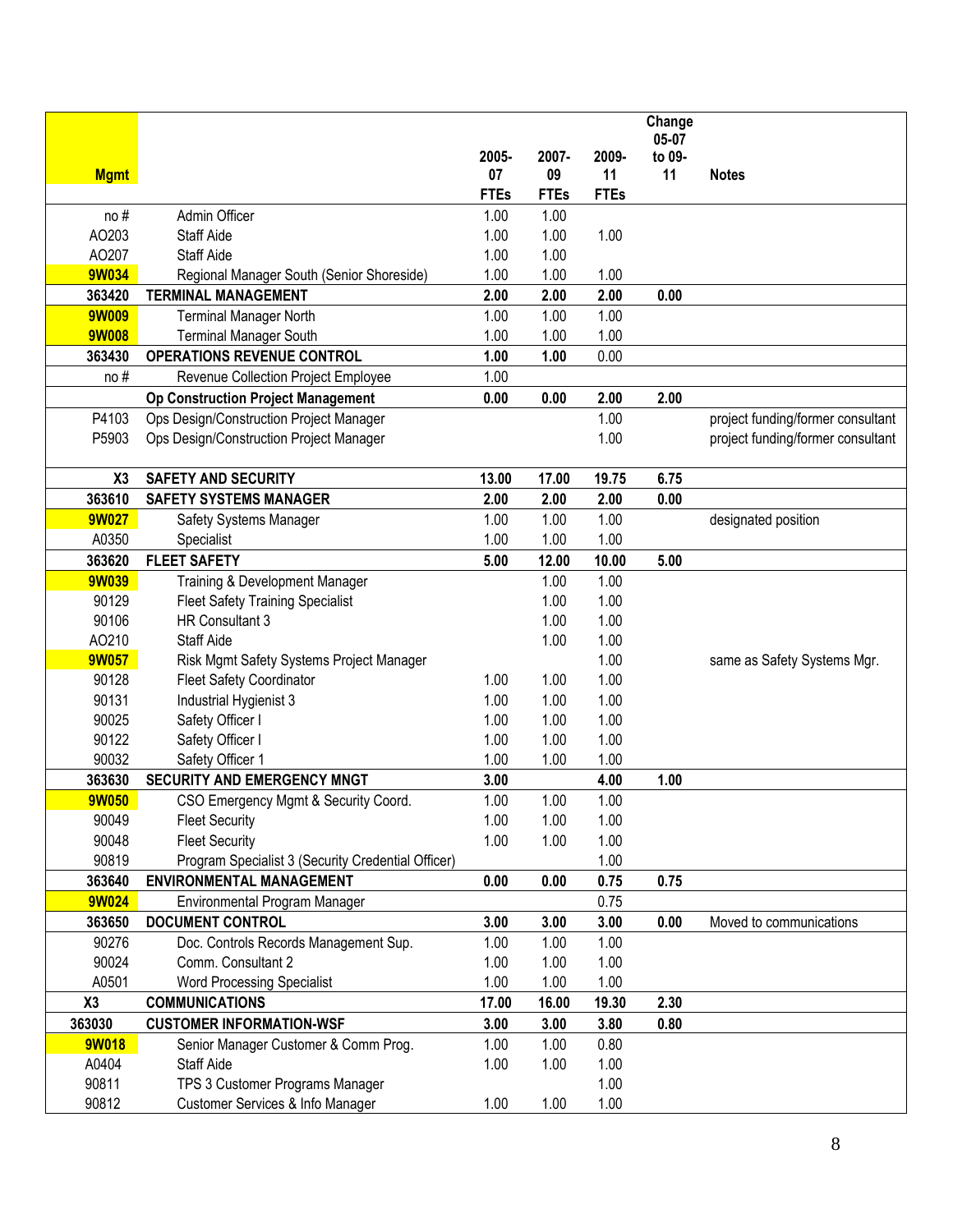|              |                                                          |             |             |             | Change  |               |
|--------------|----------------------------------------------------------|-------------|-------------|-------------|---------|---------------|
|              |                                                          |             |             |             | 05-07   |               |
|              |                                                          | 2005-       | 2007-       | 2009-       | to 09-  |               |
| <b>Mgmt</b>  |                                                          | 07          | 09          | 11          | 11      | <b>Notes</b>  |
|              |                                                          | <b>FTEs</b> | <b>FTEs</b> | <b>FTEs</b> |         |               |
| 363031       | <b>INFORMATION AGENTS</b>                                | 11.00       | 11.00       | 11.00       | 0.00    |               |
| 363031       | Information agents - 11 FTEs                             |             |             |             |         |               |
| 368010       | DIR OF CORP COMMUNICATIONS                               | 3.00        | 2.00        | 2.50        | $-0.50$ |               |
| 9W049        | <b>Communications Director</b>                           | 1.00        | 1.00        | 0.50        |         |               |
| A0301        | <b>Staff Aide</b>                                        | 1.00        |             | 0.50        |         |               |
| 90182        | <b>Communications Consultant 3</b>                       | 1.00        | 1.00        | 0.70        |         |               |
| 9W054        | <b>Community Relations &amp; Outreach Manager</b>        |             |             | 0.40        |         |               |
| 90818        | <b>Communications Consultant 3</b>                       |             |             | 0.40        |         |               |
|              | <b>MARKETING</b>                                         |             |             | 2.00        | 2.00    |               |
|              | Sales & Marketing Coordinator                            |             |             | 1.00        |         |               |
|              | Web Marketing Specialist                                 |             |             | 1.00        |         |               |
|              | <b>Subtotal X 7 MAINTENANCE MANAGEMENT &amp; SUPPORT</b> | 28.00       | 28.00       | 24.00       | $-4.00$ |               |
|              | <b>DIRECTOR</b>                                          | 2.00        | 2.00        | 2.00        | 0.00    |               |
| <b>9W042</b> | Dir. Vessel Maint, Preservation & Eng                    | 1.00        | 1.00        | 1.00        |         |               |
| AO100        | <b>Staff Aide</b>                                        | 1.00        | 1.00        | 1.00        |         |               |
| 362151       | <b>VESSEL MAINT PRESERVATION</b>                         | 1.00        | 1.00        | 2.00        | 1.00    |               |
| 90005        | Vessel Project Engineer                                  | 1.00        | 1.00        | 1.00        |         |               |
| 90809        | Capital Project Engineer/ Estimator                      | 0.00        |             | 1.00        |         |               |
| 362220       | <b>TERMINAL CONSTRUCTION ENGINEER</b>                    | 3.00        | 3.00        | 3.00        | 0.00    |               |
| 90255        | Marine Project Engineer                                  | 1.00        | 1.00        | 1.00        |         |               |
| 90140        | TE4 (Maint. Engineer)                                    | 1.00        | 1.00        | 1.00        |         |               |
| 90219        | TE3 (Facility Engineer)                                  | 1.00        | 1.00        | 1.00        |         |               |
| 367240       | <b>MATERIALS PURCHASING</b>                              | 8.00        | 8.00        | 2.00        | $-6.00$ |               |
| A0340        | Maintenance Materials Coordinator                        | 1.00        | 1.00        | 1.00        |         |               |
| A0332        | <b>Purchasing Agent</b>                                  | 1.00        | 1.00        | 0.00        |         | X8 in 2010    |
| A0329        | Buyer 3                                                  | 1.00        | 1.00        | 0.00        |         | X8 in 2010    |
| A0330        | Buyer 3                                                  | 1.00        | 1.00        | 0.00        |         | X8 in 2010    |
| A0331        | Buyer 3                                                  | 1.00        | 1.00        | 0.00        |         | X8 in 2010    |
| A0337        | Buyer 3                                                  | 1.00        | 1.00        | 0.00        |         | X8 in 2010    |
| A0336        | Buyer 2                                                  | 1.00        | 1.00        | 0.00        |         | X8 in 2010    |
| A0333        | <b>Purchasing Assistant</b>                              | 1.00        | 1.00        | 0.00        |         | X8 in 2010    |
| AO325        | <b>Inventory Agent</b>                                   |             |             | 1.00        |         |               |
| 367310       | <b>PORT ENGINEERS</b>                                    | 4.00        | 4.00        | 5.00        | 1.00    |               |
|              |                                                          |             |             |             |         |               |
| <b>9E119</b> | Senior Port Engineer Fleet Maintenance                   | 1.00        | 1.00        | 1.00        |         | 9E116         |
| <b>9E115</b> | Port Engineer (Digital Systems)                          | 1.00        | 1.00        | 1.00        |         |               |
| <b>9E124</b> | Port Engineer Fleet Maintenance (Blasko)                 | 1.00        | 1.00        | 1.00        |         | double filled |
| <b>9E124</b> | Port Engineer Fleet Maintenance (Mullan)                 | 1.00        | 1.00        | 1.00        |         | double filled |
| 90290        | Vessel Port Engineer MPET Administrator                  | 0.00        |             | 1.00        |         |               |
|              | <b>EAGLE HARBOR MAINTENANCE FACILITY</b>                 | 3.00        | 3.00        | 3.00        | 0.00    |               |
| 9W010        | Eagle Harbor Senior Port Engineer                        | 1.00        | 1.00        | 1.00        |         |               |
| A0101        | Staff Aide                                               | 1.00        | 1.00        | 1.00        |         |               |
| <b>9W021</b> | Eagle Harbor Port Engineer                               | 1.00        | 1.00        | 1.00        |         |               |
| 367630       | <b>WSF WAREHOUSE</b>                                     | 7.00        | 7.00        | 7.00        | 0.00    |               |
| C0901        | Storekeeper Foreman                                      | 1.00        | 1.00        | 1.00        |         |               |
|              |                                                          |             |             |             |         |               |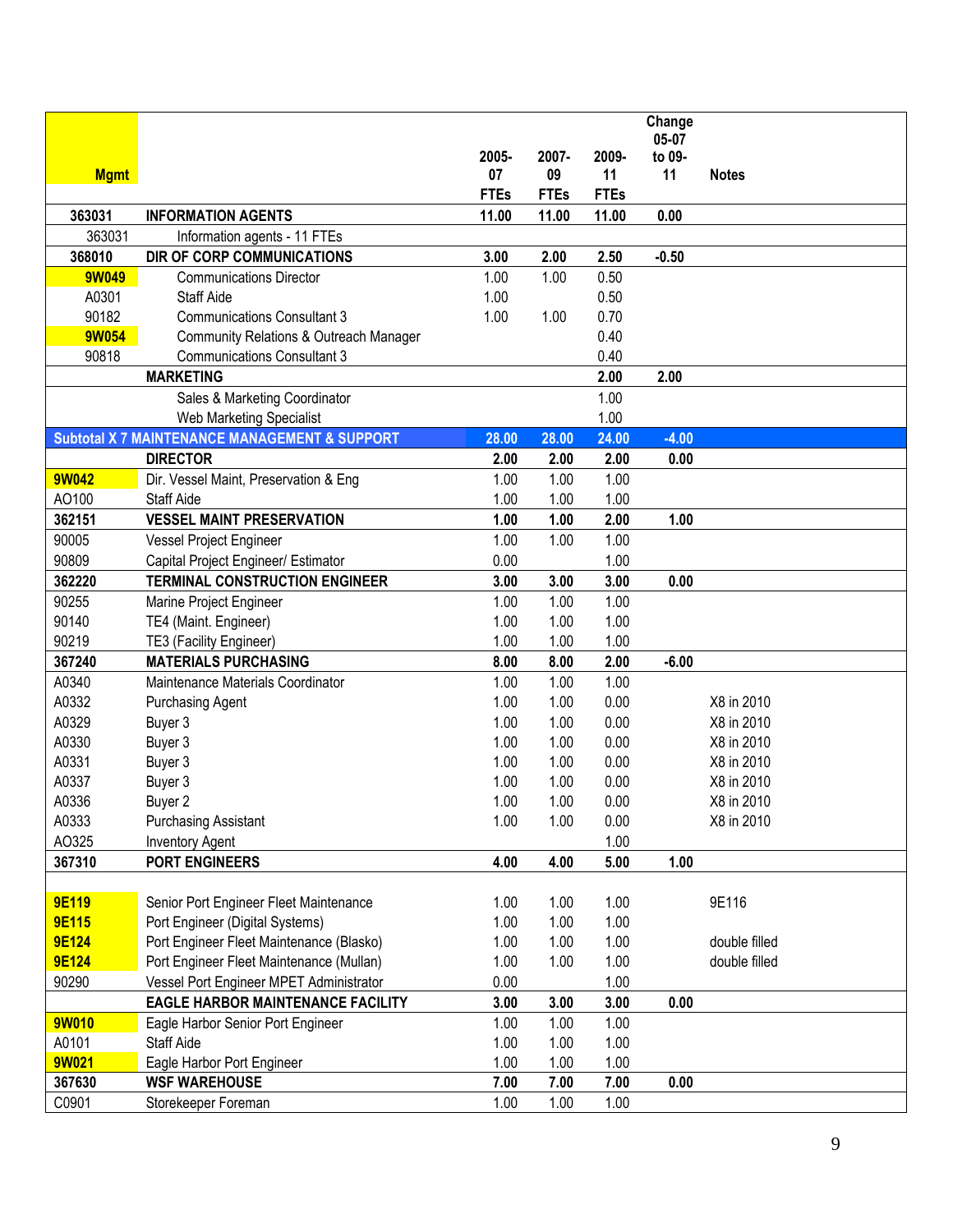|              |                                              |             |             |             | Change  |                         |
|--------------|----------------------------------------------|-------------|-------------|-------------|---------|-------------------------|
|              |                                              |             |             |             | 05-07   |                         |
|              |                                              | 2005-       | 2007-       | 2009-       | to 09-  |                         |
| <b>Mgmt</b>  |                                              | 07          | 09          | 11          | 11      | <b>Notes</b>            |
|              |                                              | <b>FTEs</b> | <b>FTEs</b> | <b>FTEs</b> |         |                         |
| C0902        | <b>Truckdriver Lead</b>                      | 1.00        | 1.00        | 1.00        |         |                         |
| C0905        | Storekeeper Lead                             | 1.00        | 1.00        | 1.00        |         |                         |
| C0906        | Storekeeper                                  | 1.00        | 1.00        | 1.00        |         |                         |
| C0908        | Storekeeper                                  | 1.00        | 1.00        | 1.00        |         |                         |
| C0907        | Storekeeper                                  | 1.00        | 1.00        | 1.00        |         |                         |
| C0909        | Storekeeper                                  | 1.00        | 1.00        | 1.00        |         |                         |
|              | <b>X8 FINANCE AND ADMINISTRATION</b>         | 33.00       | 33.00       | 34.85       | 1.85    |                         |
| 365110       | <b>PLANNING</b>                              | 4.00        | 4.00        | 4.00        | 0.00    |                         |
| 9W011        | <b>Planning Director</b>                     | 1.00        | 1.00        | 1.00        |         |                         |
| 90105        | Trans Planning Spec 5                        | 1.00        | 1.00        |             |         | Moved to budget/program |
| 90186        | Trans Planning Spec 5                        | 1.00        | 1.00        | 1.00        |         |                         |
| 90250        | Trans Planning Spec 4                        | 0.00        |             | 1.00        |         |                         |
| A0401        | Secretary                                    | 1.00        | 1.00        | 1.00        |         |                         |
| 365310       | <b>BUDGET/PROGRAM MANAGEMENT</b>             | 3.00        | 3.00        | 3.50        | 0.50    |                         |
| <b>9W045</b> | Program Development & Budget Manager         | 0.00        |             | 0.50        |         |                         |
| <b>9W043</b> | <b>Operating Program Manager</b>             | 1.00        | 1.00        | 1.00        |         |                         |
| 90105        | Trans Planning Spec 5                        | 0.00        |             | 1.00        |         | Planning in 05-07       |
| 90006        | Tran Planning Spec 3                         | 1.00        | 1.00        | 0.00        |         |                         |
| 90801        | <b>Budget Analyst 3</b>                      | 1.00        | 1.00        | 1.00        |         |                         |
| 365410       | <b>CONTRACTS AND LEGAL SERVICES</b>          | 2.00        | 2.00        | 1.40        | $-0.60$ |                         |
| <b>9W002</b> | Legal Services & Contracts Director          | 1.00        | 1.00        | 0.20        |         |                         |
| A0335        | <b>Contract Coordinator 2</b>                | 1.00        | 1.00        | 0.20        |         |                         |
| <b>9E148</b> | Legal Services/Contracts Development Manager | 0.00        |             | 0.40        |         |                         |
| A0334        | <b>Contract Coordinator 2</b>                | 0.00        |             | 0.20        |         |                         |
| A0341        | <b>Contract Coordinator 1</b>                | 0.00        |             | 0.40        |         |                         |
| 365010       | <b>DIRECTOR OF FINANCE</b>                   | 1.00        | 1.00        | 1.00        | 0.00    |                         |
| 9W012        | Director of Finance & Administration         | 1.00        | 1.00        | 1.00        |         |                         |
| 365510       | <b>ACCOUNTING</b>                            | 15.00       | 15.00       | 17.15       | 2.15    |                         |
| <b>9W022</b> | Controller                                   | 1.00        | 1.00        | 1.00        |         |                         |
| 90057        | <b>Fiscal Analyst 4</b>                      | 1.00        | 1.00        | 0.90        |         |                         |
| A0303        | Accountant (Expenditure)                     | 1.00        | 1.00        | 1.00        |         | Now Analyst 5           |
|              | <b>Account Assistant 3</b>                   | 0.00        |             | 1.00        |         | Was in payroll          |
| A0320        | <b>Account Assistant 2</b>                   | 1.00        | 1.00        |             |         |                         |
| A0306        |                                              |             |             |             |         |                         |
| A0314        | <b>Account Assistant 2</b>                   | 1.00        | 1.00        | 1.00        |         |                         |
| A0308        | <b>Account Assistant 3</b>                   | 1.00        | 1.00        | 1.00        |         |                         |
| A0309        | <b>Account Assistant 2</b>                   | 1.00        | 1.00        | 1.00        |         |                         |
| A0305        | <b>Account Assistant 2</b>                   | 1.00        | 1.00        | 1.00        |         |                         |
| 90058        | <b>Fiscal Analyst 5</b>                      | 1.00        | 1.00        | 1.00        |         |                         |
| A0302        | Accountant (Financial)                       | 1.00        | 1.00        | 1.00        |         |                         |
| A0315        | Account Assistant 3                          | 1.00        | 1.00        | 1.00        |         |                         |
| A0304        | Accountant (Revenue)                         | 1.00        | 1.00        | 1.00        |         |                         |
| A0312        | Account Assistant 3                          | 1.00        | 1.00        | 1.00        |         |                         |
| A0307        | Account Assistant 3                          | 1.00        | 1.00        | 1.00        |         |                         |
| A0313        | <b>Account Assistant 2</b>                   | 1.00        | 1.00        | 1.00        |         |                         |
| A0327        | Mail Clerk                                   | 0.00        | 0.00        | 0.50        |         |                         |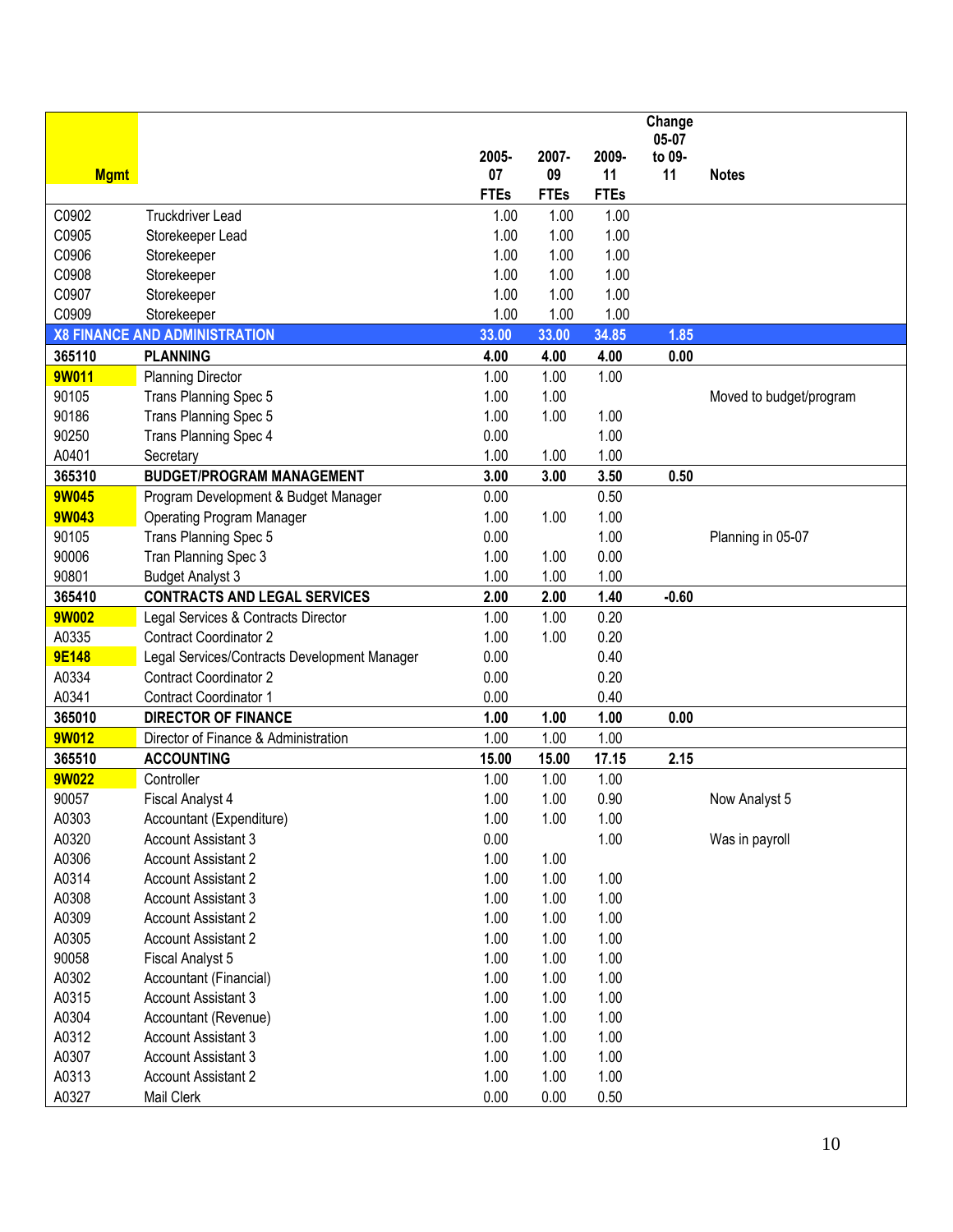|              |                                          |             |             |             | Change   |                    |
|--------------|------------------------------------------|-------------|-------------|-------------|----------|--------------------|
|              |                                          |             |             |             | 05-07    |                    |
|              |                                          | 2005-       | 2007-       | 2009-       | to 09-   |                    |
| <b>Mgmt</b>  |                                          | 07          | 09          | 11          | 11       | <b>Notes</b>       |
|              |                                          | <b>FTEs</b> | <b>FTEs</b> | <b>FTEs</b> |          |                    |
| A0505        | Accountant                               | 0.00        |             | 1.00        |          |                    |
| 90815        | <b>Facilities Planner</b>                | 0.00        |             | 0.75        |          |                    |
| 365710       | <b>BUSINESS DEVELOPMENT</b>              | 1.00        | 1.00        | 0.00        | $-1.00$  |                    |
| <b>9W052</b> | <b>Business Development Manager</b>      | 1.00        | 1.00        | 0.00        |          | 2007-0 in X3       |
| 365810       | <b>FINANCIAL ACCOUNTABILITY</b>          | 3.00        | 3.00        | 0.00        | $-3.00$  |                    |
| <b>9W052</b> | <b>Financial Accountability Manager</b>  | 1.00        | 1.00        | 0.00        |          |                    |
| <b>9W056</b> | Loss Prevention Manager                  | 1.00        | 1.00        | 0.00        |          |                    |
| <b>9W053</b> | Compliance Audit Manager                 | 1.00        | 1.00        | 0.00        |          |                    |
| 365910       | <b>ADMINISTRATIVE SERVICES</b>           | 4.00        | 4.00        | 0.00        | $-4.00$  |                    |
| <b>9W024</b> | Admin Services Manager                   | 1.00        | 1.00        | 0.00        |          |                    |
| A0328        | <b>Purchasing Agent</b>                  | 1.00        | 1.00        | 0.00        |          |                    |
| A0324        | <b>Inventory Agent</b>                   | 1.00        | 1.00        | 0.00        |          | A0325 in X7        |
| A0327        | Mail Clerk                               | 1.00        | 1.00        | 0.00        |          | Move to accounting |
| 367240       | <b>MATERIALS PURCHASING</b>              | 0.00        | 0.00        | 7.80        | 7.80     | Formerly in X7     |
| A0332        | <b>Purchasing Agent</b>                  | 0.00        |             | 1.00        |          |                    |
| AO328        | <b>Purchasing Agent</b>                  | 0.00        |             | 0.80        |          |                    |
| A0329        | Buyer 3                                  | 0.00        |             | 1.00        |          |                    |
| A0330        | Buyer 3                                  | 0.00        |             | 1.00        |          |                    |
| A0331        | Buyer 3                                  | 0.00        |             | 1.00        |          |                    |
| A0337        | Buyer 3                                  | 0.00        |             | 1.00        |          |                    |
| A0336        | Buyer 2                                  | 0.00        |             | 1.00        |          |                    |
| A0333        | <b>Purchasing Assistant</b>              | 0.00        |             | 1.00        |          |                    |
|              | <b>X9 EXECUTIVE MANAGEMENT</b>           | 27.25       | 22.75       | 15.75       | $-11.50$ |                    |
|              | 361010 EXECUTIVE DIRECTOR                | 3.25        | 3.25        | 4.25        | 1.00     |                    |
| 9E100        | <b>Executive Director</b>                | 1.00        | 1.00        | 1.00        |          |                    |
| <b>9E101</b> | <b>Confidential Secretary</b>            | 1.00        | 1.00        | 1.00        |          |                    |
| <b>9E110</b> | Pilotage Commission (.25)                | 0.25        | 0.25        | 0.25        |          |                    |
|              | OEO Program Manager                      | 1.00        | 1.00        | 1.00        |          |                    |
|              | OEO HRC 3                                | 0.00        |             | 1.00        |          |                    |
|              | 366010 HUMAN RESOURCES DIRECTOR          | 3.00        | 2.50        | 5.75        | 2.75     |                    |
| <b>9W026</b> | Human Resources Director                 | 1.00        | 1.00        | 0.75        |          |                    |
| 90816        | HR Consultant 4                          |             |             | 0.75        |          |                    |
| 90130        | HR Consultant 2                          |             |             | 0.50        |          |                    |
| 90292        | Admin Assistant 5                        | 1.00        | 1.00        | 0.75        |          |                    |
| A0322        | Receptionist                             | 1.00        | 0.50        | 0.50        |          |                    |
| 90817        | HR Consultant 3                          |             |             | 0.50        |          |                    |
| 90813        | HR Consultant 3 - Terminal Dept.         |             |             | 1.00        |          |                    |
| 90275        | HR Consultant 3 - Vessel Dept            |             |             | 1.00        |          |                    |
|              | 366030 HUMAN RESOURCES SERVICES          | 3.00        | 3.00        | 2.25        | $-0.75$  |                    |
| A0208        | Personnel Assistant 2                    | 1.00        | 1.00        | 0.75        |          |                    |
| A0202        | Personnel Assistant 1                    | 1.00        | 1.00        | 0.75        |          |                    |
| A0216        | <b>Office Assistant</b>                  | 1.00        | 1.00        | 0.75        |          |                    |
|              | 366040 RISK MANAGEMENT                   | 3.00        | 3.00        | 1.50        | $-1.50$  |                    |
| <b>9W020</b> | HR Services/Employee Risk Management Mgr | 1.00        | 1.00        |             |          |                    |
| 90294        | HR Consultant 3                          | 1.00        | 1.00        | 0.75        |          |                    |